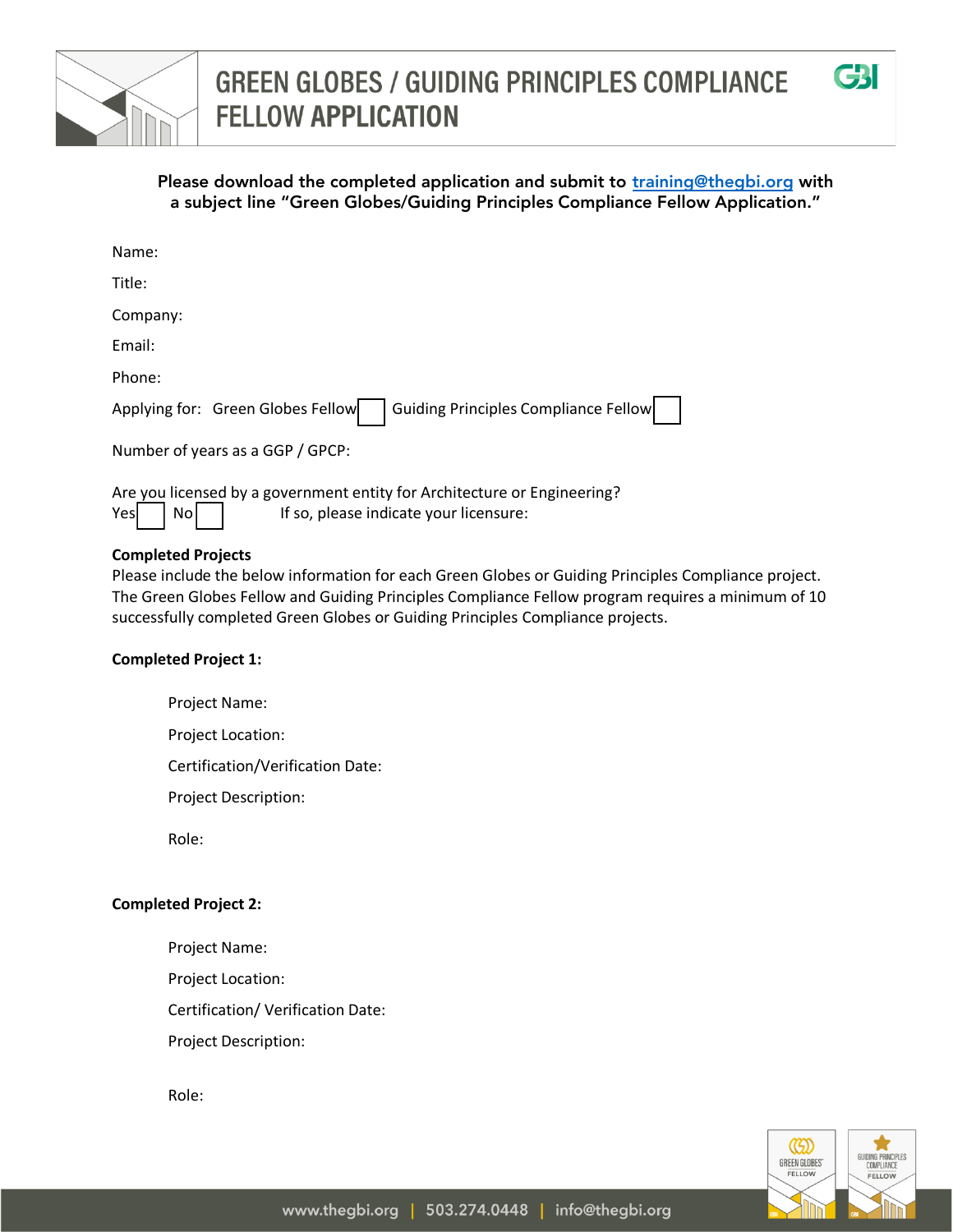

### **Completed Project 3:**

Project Name: Project Location: Certification/ Verification Date: Project Description: Role:

**Completed Project 4:**

Project Name: Project Location:

Certification/ Verification Date:

Project Description:

Role:

#### **Completed Project 5:**

Project Name:

Project Location:

Certification/ Verification Date:

Project Description:

Role:

#### **Completed Project 6:**

Project Name:

Project Location:

Certification/ Verification Date:

Project Description:

Role:



CBI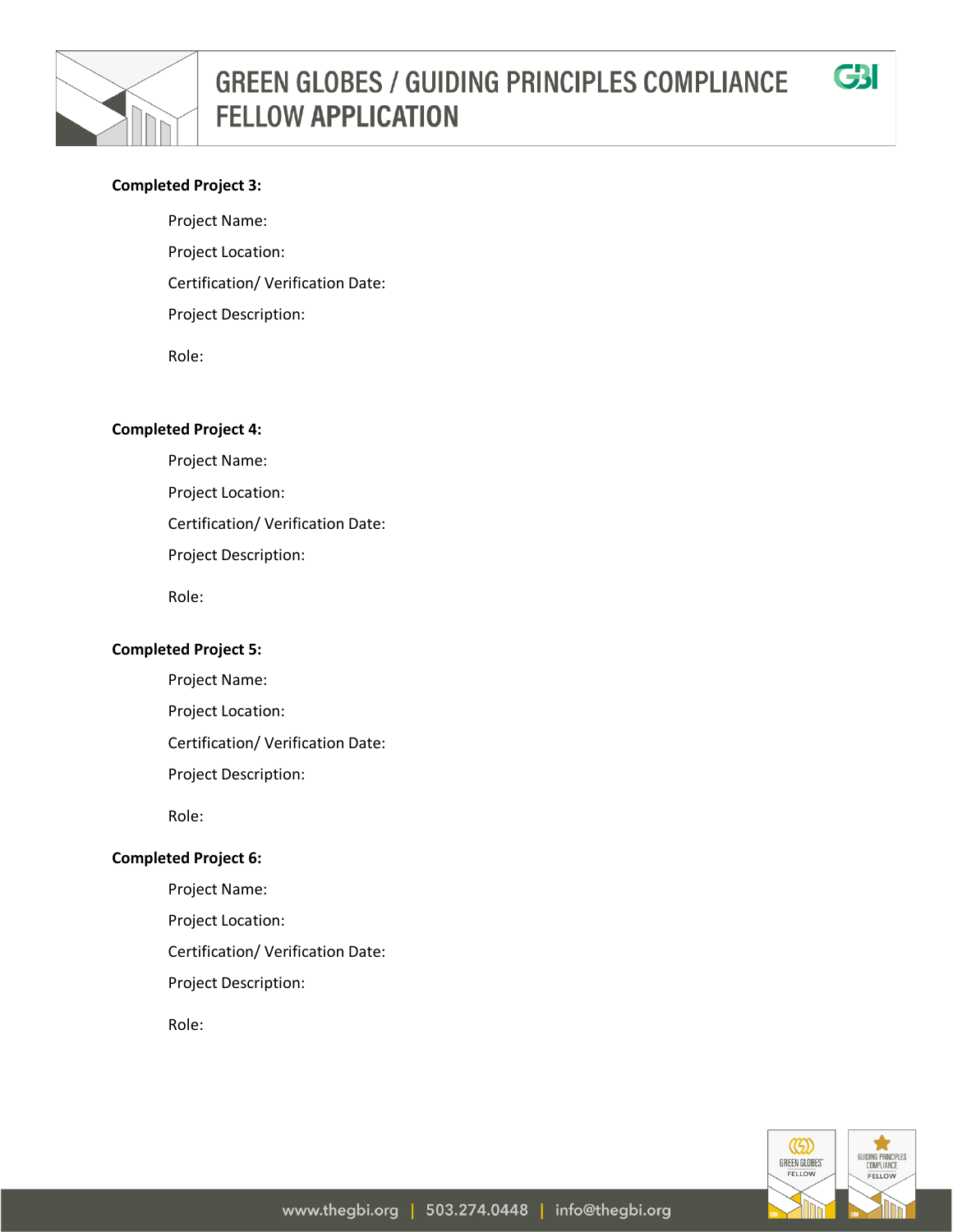

### **Completed Project 7:**

Project Name:

- Project Location:
- Certification/ Verification Date:
- Project Description:

Role:

#### **Completed Project 8:**

Project Name:

Project Location:

Certification/ Verification Date:

Project Description:

Role:

#### **Completed Project 9:**

Project Name:

Project Location:

Certification/ Verification Date:

Project Description:

Role:

### **Completed Project 10:**

Project Name:

Project Location:

Certification/ Verification Date:

Project Description:

Role:



CBI